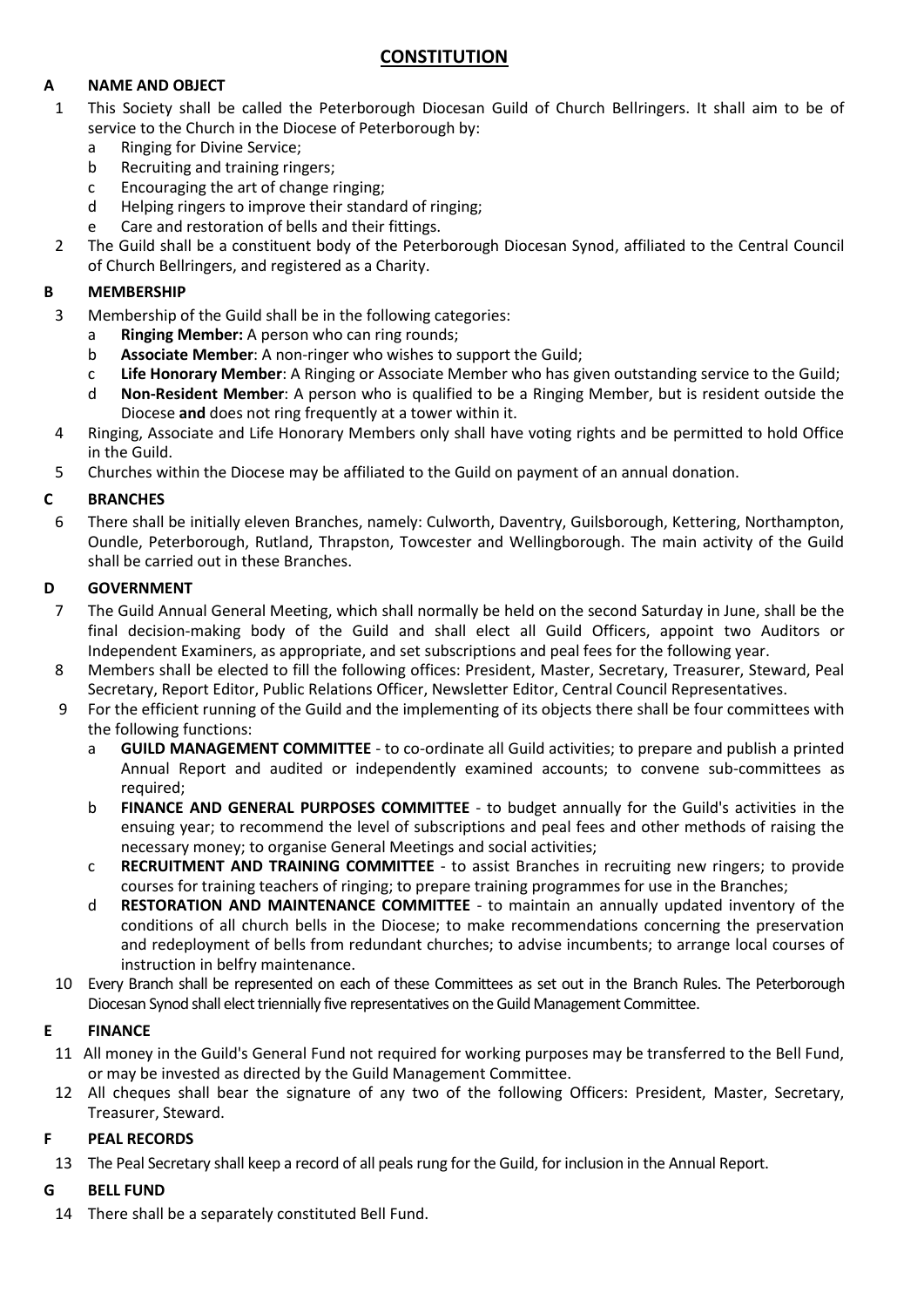### **A ELECTION OF MEMBERS AND SUBSCRIPTIONS**

- 1 Ringing and Associate Members may be elected at any Branch meeting by a majority of those present when proposed and seconded. Membership shall be exercised through only one Branch at a time, being the Branch in which the member either resides or rings frequently. First subscriptions are due on election and subsequent subscriptions are due in advance on the first day of January each year. Membership shall cease if such subscriptions are not paid within one year of becoming due. The subscription of members elected in or after October shall cover the remainder of the current year and the whole of the next year.
- 2 The subscription rate of Ringing and Associate Members, and the peal publication fee, shall be fixed for the following year at the Guild Annual General Meeting. Unless a change is agreed, the existing rate shall continue. Full-time students shall pay one half of the full subscription. From January 1, 2012 it shall be waived for those members who are of the Guild's subsequent retiring age (at least 75 years). However, the subscription shall be waived for those who at January 1, 2012 have already passed the national retirement age and whose subscriptions have been waived by the previous version of this rule. Branches may waive for periods of one year at a time the subscription of Ringing Members who suffer from prolonged illness or unemployment, and Associate Members within the Branch area who assist with the Guild's work.
- 3 Life Honorary Members shall only be elected at a Guild Annual General Meeting. Nominations may only be made by the Guild Management Committee or a Branch. No further subscriptions are payable after election.
- 4 Persons who have been Ringing or Associate Members for at least two years may, upon leaving the Diocese, inform the Branch that they wish to become Non-Resident Members. No subscription is payable during the period of non-residence. A person resident outside the Diocese who wishes to be associated with the Guild may be elected a Non-Resident Member at a Guild or Branch Meeting as an alternative to Ringing or Associate Membership. A single payment, which shall be the current adult ringing membership subscription, shall be paid at the time of the election.
- 5 For the purpose of peal ringing new members may be provisionally elected in the belfry to the appropriate category of membership. Their election is subject to confirmation at a business meeting of the appropriate Branch, in the case of a Ringing Member, or at a meeting of the Guild Management Committee, in the case of a Non-Resident Member. If election is not confirmed the subscription will be refunded.
- 6 A member failing to conform to the objects and rules of the Guild may be expelled by the Guild Management Committee, which shall report the matter to the next Guild General Meeting. Such a member shall forfeit any payment made to the Guild.

#### **B ELECTION OF OFFICERS**

- 7 All Officers shall retire annually at the Guild's Annual General Meeting but shall be eligible for re-election. The Guild Management Committee shall make nominations for any office for which there are no valid branch nominations. Other nominations may be made in writing to the Guild Secretary, or orally at the Annual General Meeting, provided always that they are proposed and seconded. Election shall be made by ballot, the successful candidate being that one with the highest number of votes. Central Council Representatives shall be elected in accordance with the rules of the Central Council.
- 8 The Guild Annual General Meeting shall appoint two Auditors or Independent Examiners, as appropriate, who shall not be members of the Guild Management Committee or the Finance and General Purposes Committee, and need not be members of the Guild.

#### **C COMMITTEE STRUCTURE**

- 9 The Guild Management Committee shall consist of: Guild Officers listed in paragraph 8 of the Constitution: the Chairman and one representative from each Branch; one representative from each of the other committees listed in paragraph 9 of the Constitution; and five representatives, Clerical or Lay, elected triennially by the Diocesan Synod. Twelve members shall constitute a quorum. This committee shall meet at least once a year on the first Saturday in March.
- 10 The President shall take the Chair at all business meetings of the Guild and the Guild Management Committee. In his absence the Chair will be taken by the Master, or in his absence by a person elected at the meeting.
- 11 The Finance and General Purposes Committee shall consist of the Guild Secretary as Convenor, the Guild Treasurer and one Representative from each Branch.
- 12 The Recruitment and Training Committee shall consist of the Guild Master as Convenor and one Representative from each Branch.
- 13 The Restoration and Maintenance Committee shall consist of the Guild Steward as Convenor and one Representative from each Branch.
- 14 Each of the above three committees shall elect their one Representative on the Guild Management Committee at a meeting in February.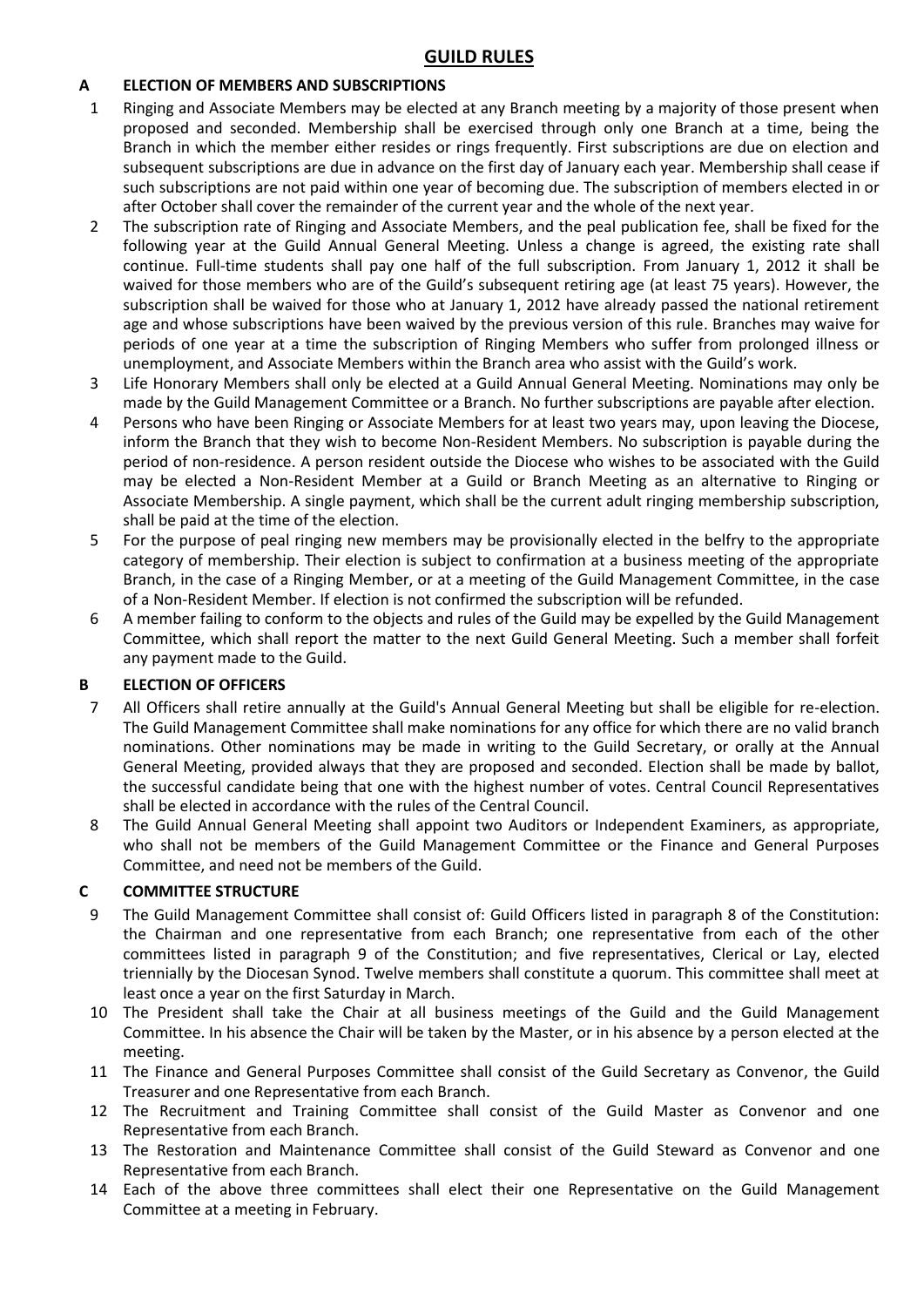15 The President, Master, Secretary, Treasurer and Steward shall form the Guild Executive. In the event of a Guild Office being vacated between Annual General Meetings, they shall make an appointment until the next Annual General Meeting.

## **D EXPENSES**

- 16 The following expenses shall be paid by the Treasurer out of Guild Funds:
	- a The cost of printing the Annual Report and any other publications authorised by the Guild Management Committee;
	- b The expenses of Guild General Meetings;
	- c Stationery, postage, telephone, notices of meetings and other incidental expenses;
	- d Insurance of Guild property;
	- e Central Council fees and reimbursement of a representative's expenses in attending each Council meeting, not exceeding the second class return railway fare and a subsistence allowance, to be determined by the Guild Management Committee.

### **E PEAL RECORDS**

- 17 To be recognised, peals rung for the Guild must conform to the decisions of the Central Council for Church Bell Ringers. All those taking part shall be members of the Guild and at least two shall be Life Honorary or Ringing Members.
- 18 Conductors shall forward the following to the Peal Secretary as soon as possible and in any case not later than the 15th January of the following year:
	- a Note of the performance;
	- b The composition for a peal on seven or more bells, if not previously rung for the Guild, or its peal numbers if already used;
	- c The names of the towers to which members ringing their first peal belong;
	- d The names, addresses and subscriptions of any Ringing Members elected in the belfry;
	- e The names, addresses and subscriptions of any Non-Resident Members elected in the belfry;
	- f The peal fees.
- 19 The Peal Secretary shall:
	- Immediately forward details and monies received under Rules E.18.e. and E.18.f to the Guild Treasurer.

#### **F ALTERATIONS OF CONSTITUTION AND RULES**

- 20 No alterations or additions shall be made to the Constitution or Rules of the Guild, Branches or Bell Fund, except at the Annual General Meeting or a Special General Meeting called by the Guild Management Committee or requested in writing to the Guild Secretary by at least twenty voting members. Notices of such alterations and of the date and place of the General Meeting at which they are to be proposed shall be published in "The Ringing World" at least one month before the meeting. Alterations or additions to the Constitution or Rules shall require a two-thirds majority of those members present and eligible to vote.
- 21 No alteration or additions shall be made to the Constitution or Rules which shall have the effect of the Guild or Bell Fund ceasing to be Charities at law.

#### **G DISSOLUTION OF THE GUILD**

- 22 A decision to dissolve the Guild may only be taken at a General Meeting under the same conditions for notice and voting as those prescribed in Rule 20 above. The net assets of the Guild shall then be disposed of to either, or between both of, the following:
	- a Any successor charitable body or bodies with similar objectives, covering all or part of the same geographical area;
	- b Such Charitable Bell Funds as the Guild may select.

#### **BRANCH RULES**

- 1 Each Branch shall hold its Annual General Meeting on a Saturday in January for the purpose of receiving a report and audited or independently examined accounts for the previous year, electing officers and arranging a programme of activities for the ensuing year. Members shall be eligible to vote or stand for office only in accordance with Guild Rule 1, in the Branch through which they exercise their membership.
- 2 The following officers shall be elected annually: Chairman, Ringing Master, Secretary/Treasurer, Steward, Press Correspondent, Guild Management Committee Representative. The Branch Chairman and Guild Management Committee Representative shall normally represent the Branch on the Guild Management Committee. The duties of Branch Secretary/Treasurer shall normally be carried out by one officer but separate officers may be appointed when Branches deem this to be necessary. The Ringing Master, Secretary/Treasurer and Steward shall normally represent the Branch on the Recruitment and Training Committee, Finance and General Purposes, and Restoration and Maintenance Committees respectively, but substitutes will be permitted at the discretion of the Branch and Officers concerned. The Branch Officers, Guild Management Committee Representative and three elected members shall form the Branch Committee. A Branch may also elect additional working officers at its discretion to assist in the running of the Branch.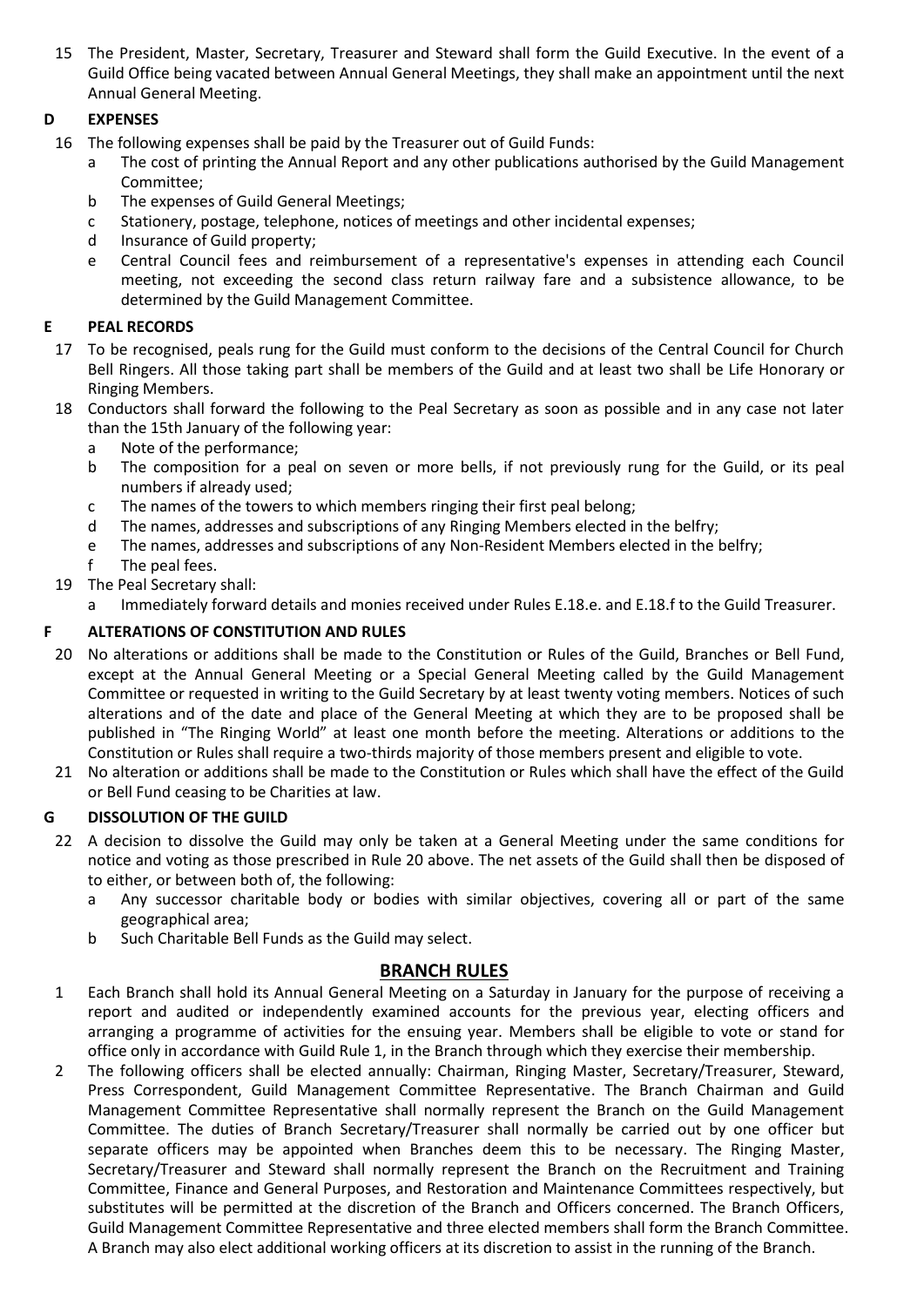- 3 Each Branch shall appoint an Auditor or Independent Examiner, as appropriate, at its Annual General Meeting. The Auditor shall not be a member of the Branch Committee and need not necessarily be a Guild Member.
- 4 The Branch Ringing Master shall organise the ringing at Branch Meetings, provide leadership to improve the standard and regularity of Sunday Service and practice ringing, represent the Branch on the Recruitment and Training Committee and regularly report to the members on the state of ringing within the Branch.
- 5 The Branch Secretary/Treasurer shall collect all subscriptions due from Branch Members and shall remit three quarters to the Guild Treasurer, the remainder being retained for the Branch's own use. A statement of accounts shall be prepared for submission to the Branch Annual General Meeting and subsequently to the Guild Treasurer by the end of January. All monies held by, or on behalf of, the Branch shall be included in these accounts and there shall be no special funds in existence other than those included in the accounts. A directory of towers, correspondents and members shall be maintained for submission to the Report Editor by the 15th February each year.
- 6 The Branch Steward shall attempt to inspect each belfry in the Branch at least once every five years and shall report his findings to the Branch A.G.M. and to the Restoration and Maintenance Committee at its February meeting. He shall keep in touch with work required and planned in the Branch, advise incumbents on the best course of action where repairs are needed, and offer help and leadership to local working parties.
- 7 The Branch Press Correspondent shall report on Branch activities for the Guild Newsletter, "The Ringing World" and the newspapers.
- 8 The Branch Committee shall be responsible for the good management of the Branch's affairs and shall report to the Branch Annual General Meeting and the Guild Management Committee on the year's work. This report shall be submitted to the Guild Secretary by the end of January.
- 9 Any alteration of Branch boundaries shall require the agreement of the Branches, incumbents and ringers concerned and shall be submitted to the Guild Management Committee for ratification.
- 10 A Branch shall have the power to make bye-laws at its Annual General Meeting provided that they do not contravene Guild Rules.
- 11 Each Branch shall be invited to make nominations at its Annual General Meeting annually for Guild Officers and triennially for Central Council Representatives.

# **BELL FUND RULES**

### **A NAME AND OBJECT**

- 1 The Fund shall be known as the **PETERBOROUGH DIOCESAN GUILD OF CHURCH BELL RINGERS BELL FUND** and registered as an associated Charity with the Guild. It shall exist to assist the Church within the Diocese of Peterborough in:
	- a The preservation of redundant bells;
	- b The repair, restoration and augmentation of existing bells;
	- c The provision of new bells;
	- d Other work directly associated with the repair, restoration, augmentation or provision of bells.

## **B ADMINISTRATION**

2 The Administrators of the Fund shall be the President, Master, Secretary, Treasurer and Steward for the time being of the Guild. The Treasurer and Auditors or Independent Examiners, as appropriate, of the Fund shall be the Treasurer and Auditors or Independent Examiners, as appropriate, for the time being of the Guild.

## **C SOURCES OF INCOME**

- 3 The responsibility for raising income for the Fund shall rest with the Finance and General Purposes Committee of the Guild. Methods shall include:
	- a Covenanted subscriptions;
	- b Collections at meetings and practices of the Guild and its Branches;
	- c Donations from affiliated churches;
	- d Bequests;
	- e Other means.

#### **D INVESTMENTS**

4 All money in the Fund shall be invested in any manner the Administrators think fit in the best interests of the Fund.

## **E GRANTS**

- 5 Application forms are obtainable from the Guild Steward. Completed forms, together with a specification of proposed work, an estimate of the cost, and details of how the work is to be financed, shall be sent to the Guild Steward.
- 6 The Restoration and Maintenance Committee shall consider the application and forward it with their suggestions to the Administrators.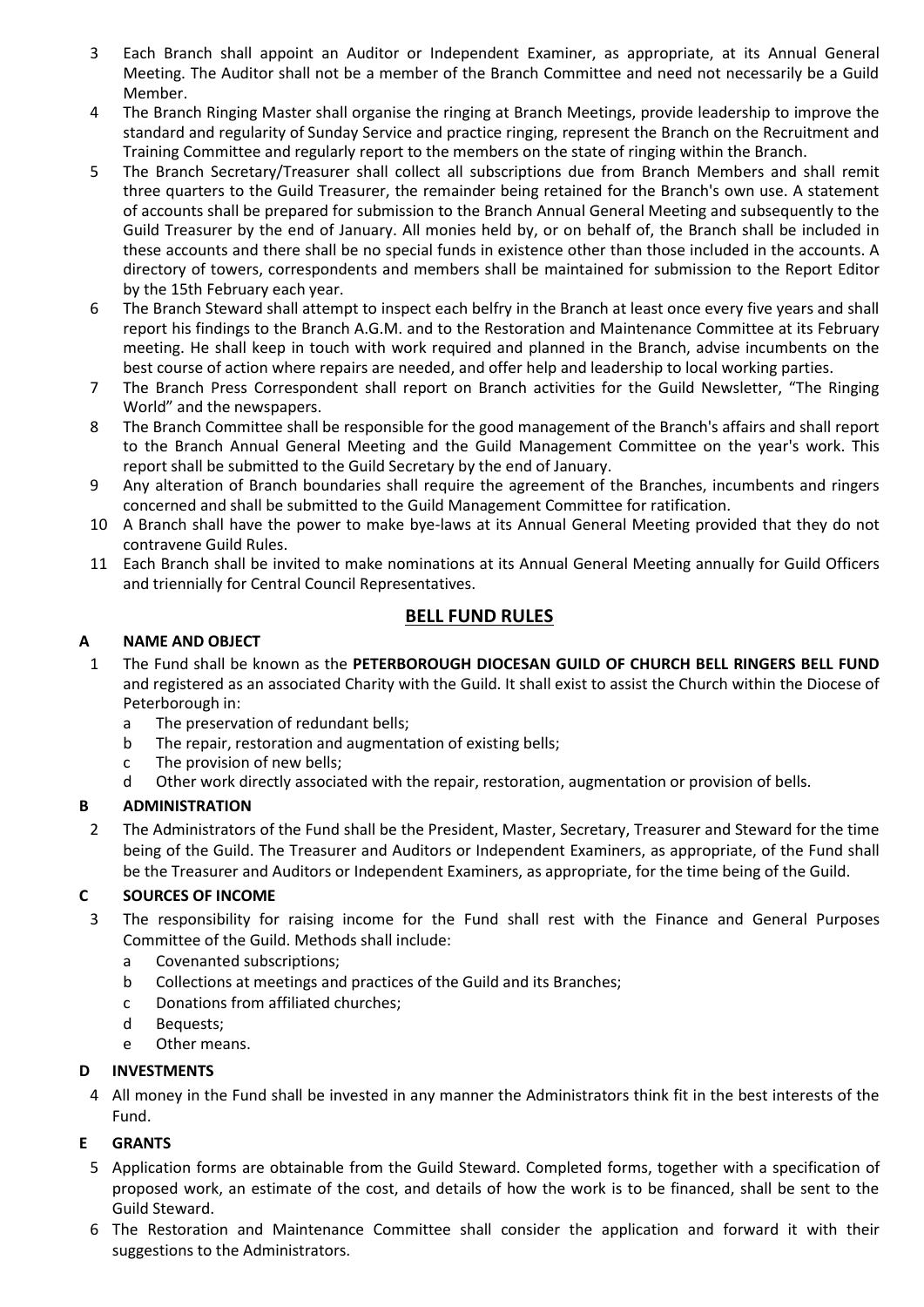- 7 Any grant recommended by the Administrators shall be voted on without amendment at a Guild General Meeting. The Guild Steward shall notify the applicant of the meeting's decision.
- 8 A Guild General Meeting may also authorise a maximum sum of money that may be spent annually at the discretion of the Administrators to assist with minor repair work, provided that such work is eligible for a grant under Bell Fund Rule A.1.
- 9 The applicant shall notify the Guild Steward as soon as work has commenced. If the work has not commenced within one year of the grant being made, the grant will lapse.
- 10 Application for payment of the grant shall be made to the Guild Steward after the completion of the work. The application, on the form provided, shall be accompanied by a copy of the final account and details of any variation from the original specification.
- 11 Authority to pay the grant shall be vested in the Administrators, who may also reduce the amount approved after consideration of the work carried out and its final cost.
- 12 Only one grant will be paid in respect of each completed proposal.

## **F REPORT AND ACCOUNTS**

13 The Treasurer shall prepare accounts for each year ending 31st December and submit them to the Auditors or Independent Examiners, as appropriate. The audited or independently examined accounts together with a report by the Administrators shall be submitted to the Guild Management Committee at its March meeting for inclusion in the Guild's Annual Report.

#### **G DISSOLUTION OF THE FUND**

14 Any decision to dissolve the Fund shall be made in accordance with the procedure set out under Guild Rule 22.

## **GUIDELINES FOR SAFE RINGING**

#### **INSURANCE**

Under Civil Law, individuals have a duty of care while performing any activities that could foreseeably harm others. If anything goes wrong, it is possible for a claim to be made for damages under Civil Law. For such a claim to succeed, the claimant must show that the defendant breached the duty of reasonable care.

The Guild holds public and product liability insurance with Ecclesiastical Insurance Office plc, policy no. 07/CBP/9100712, which indemnifies officers and members for any legal liability to pay damages up to £5,000,000 (from September 2018) for any accidental injury to any person and accidental damage to any material property. Insurers will not refuse to pay a claim if there was a breach of instructions.

The Guild does not hold any personal accident insurance.

#### **HEALTH & SAFETY**

The Health and Safety at Work etc Act 1974 applies only to organisations which are employers and to people who are employed. The Guild is not an employer and has no employees. Requirements under the act, such as the production of risk assessments, are thus not mandatory. However the Guild recognises that it is good practice to demonstrate a duty of care by providing advice and training for its activities.

Samples of risk assessments for ringing situations are provided on the Guild's website.

It is recommended that first aid kits be available whenever ringing or bell maintenance is being undertaken.

It is recommended that the best postcode and road name is displayed for use in the event of a 999 call out to guide emergency services to the appropriate door.

#### **SAFEGUARDING OF CHILDREN & VULNERABLE ADULTS**

The Diocese of Peterborough is implementing 'The Church of England Practice Guidance: Safer Recruitment' throughout the diocese. Each Parochial Church Council has to implement these procedures, including appointing tower captains and other volunteers. All towers with bells in the diocese, including those under the protection of the Churches Conservation Trust (CCT), will be covered. Local bands should familiarise themselves with the host tower requirements.

Through the Diocese, the PCC is responsible for obtaining free, DBS (Disclosing and Barring Service) check certificates for those carrying out face to face training of juniors and transporting juniors as a formal arrangement. A certificate can be used by ringers throughout the Diocese of Peterborough, not only in the initiating parish.

Everyone holding a DBS certificate should undertake safeguarding training and renew every three years. Procedures for this are being set up by the Diocese.

The Guild recommends these minimum guidelines at any ringing event:

- Children should be accompanied to Guild and Branch ringing events by DBS checked members of their local team or their parents.
- An attendance list is kept at ringing events.
- Two members are present, at least one will have a current DBS.